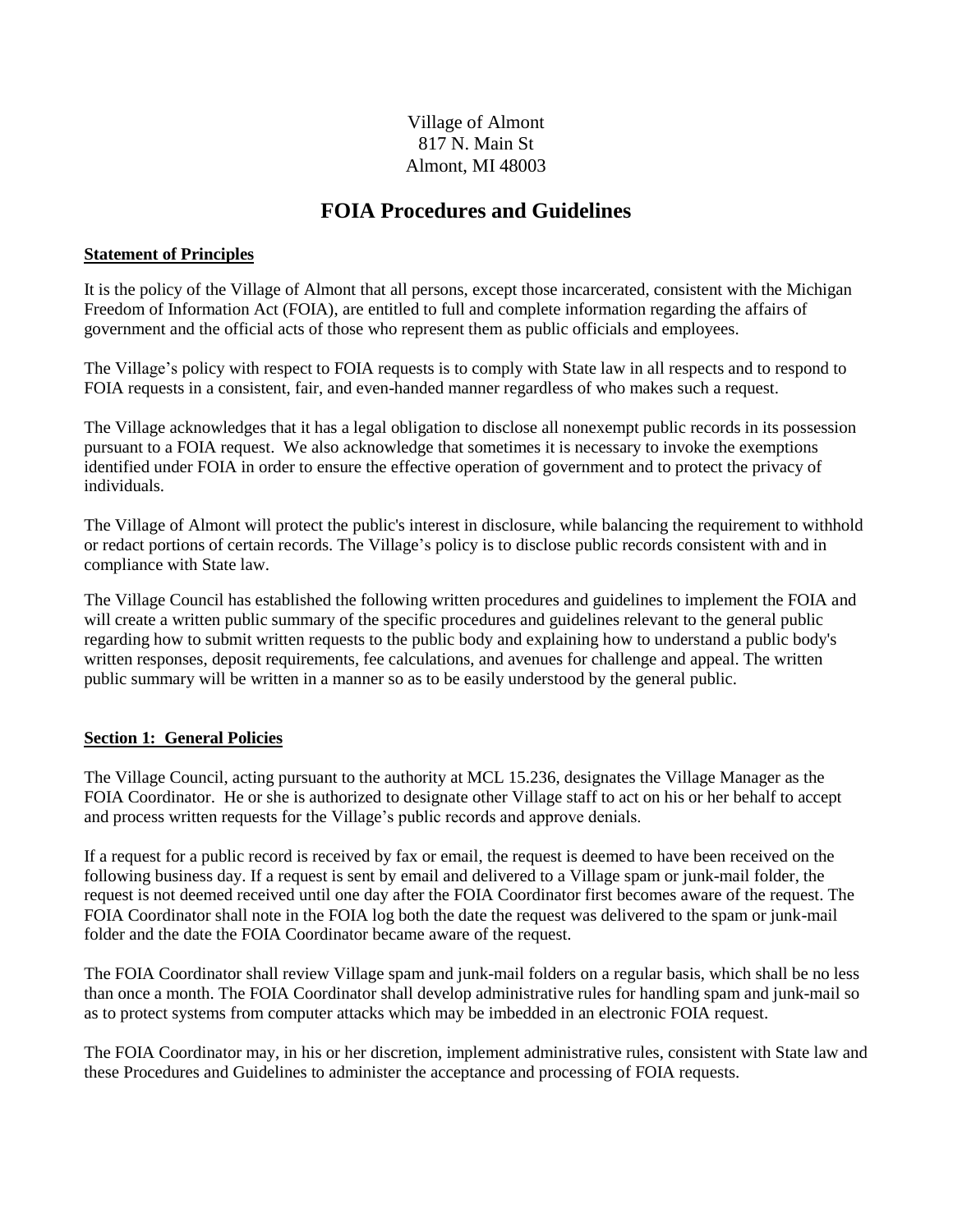The Village is not obligated to create a new public record or make a compilation or summary of information which does not already exist. Neither the FOIA Coordinator nor other Village staff are obligated to provide answers to questions contained in requests for public records or regarding the content of the records themselves. The FOIA Coordinator shall keep a copy of all written requests for public records received by the Village on file for a period of at least one year.

The Village will make this Procedures and Guidelines document and the Written Public Summary publicly available without charge. If it does not, the Village cannot require deposits or charge fees otherwise permitted under the FOIA until it is in compliance.

A copy of this Procedures and Guidelines document and the Village's Written Public Summary must be publicly available by providing free copies both in the Village's response to a written request and upon request by visitors at the Village office. It will also be maintained on the Village's website at [www.almontvillage.org,](http://www.almontvillage.org/) so a link to those documents will be provided in lieu of providing paper copies of the Procedures and Guidelines.

## **Section 2: Requesting a Public Record**

No specific form to submit a request for a public record is required. However the FOIA Coordinator may make available a FOIA Request Form for use by the public.

Requests to inspect or obtain copies of public records prepared, owned, used, possessed or retained by the Village may be submitted on the Village's FOIA Request Form, in any other form of writing (letter, fax, email, etc.), or by verbal request.

Verbal requests for records may be documented by the Village on the Village's FOIA Request Form.

If a person makes a verbal, non-written request for information believed to be available on the Village's website, where practicable and to the best ability of the employee receiving the request, shall be informed of the pertinent website address.

A request must sufficiently describe a public record so as to enable Village personnel to identify and find the requested public record.

Written requests for public records may be submitted in person or by mail to the Village office. Requests may also be submitted electronically by fax and email. Upon their receipt, requests for public records shall be promptly forwarded to the FOIA Coordinator for processing.

A person may request that public records be provided on non-paper physical media, emailed or otherwise provided to him or her in digital form in lieu of paper copies. The Village will comply with the request only if it possesses the necessary technological capability to provide records in the requested non-paper physical media format.

A person may subscribe to future issues of public records that are created, issued or disseminated by the Village of Almont on a regular basis. A subscription is valid for up to 6 months and may be renewed by the subscriber.

A person serving a sentence of imprisonment in a local, state or federal correctional facility is not entitled to submit a request for a public record. The FOIA Coordinator will deny all such requests.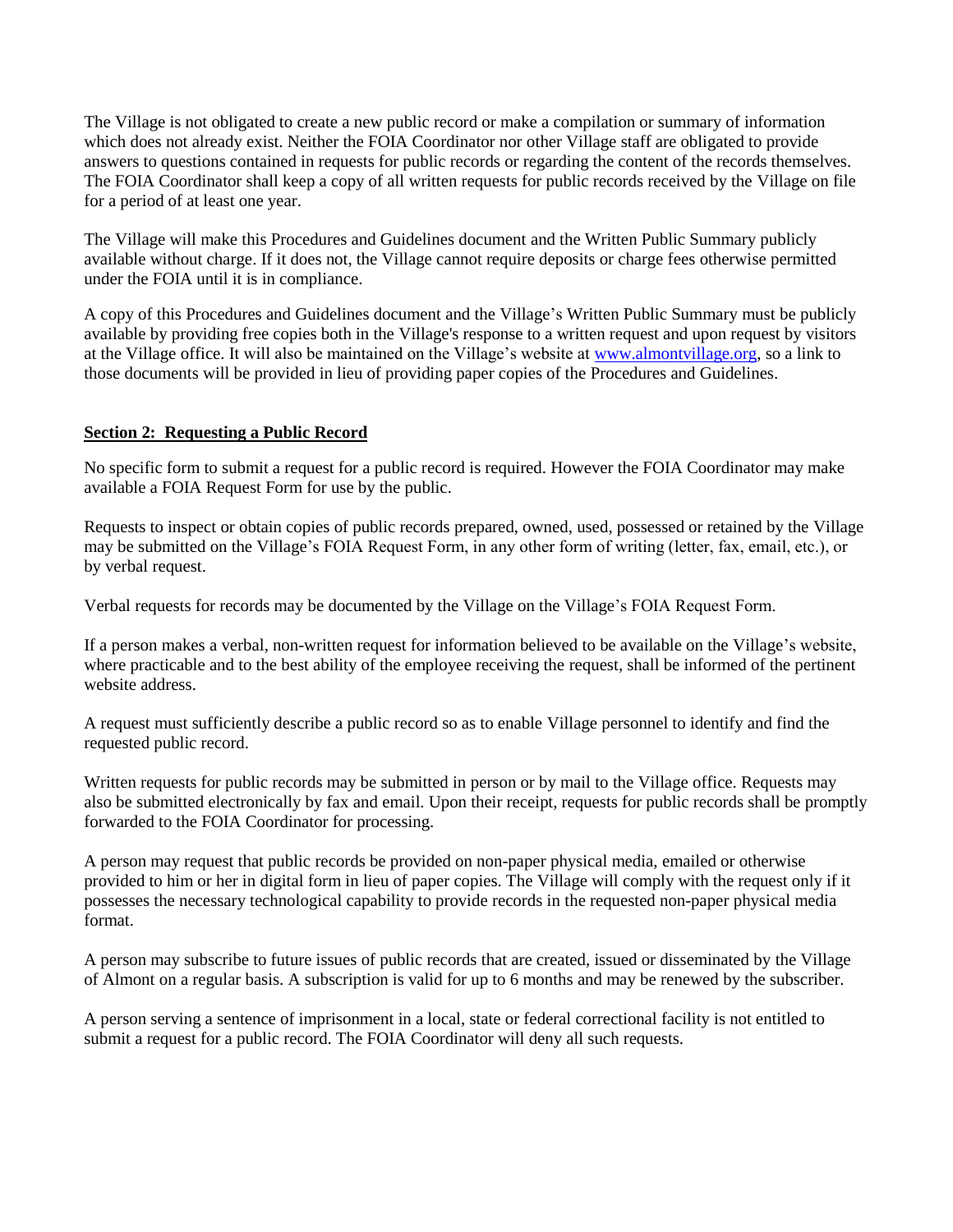### **Section 3: Processing a Request**

Unless otherwise agreed to in writing by the person making the request, the Village will issue a response within 5 business days of receipt of a FOIA request. If a request is received by fax, email or other electronic transmission, the request is deemed to have been received on the following business day.

The Village will respond to a request in one of the following ways:

- Grant the request.
- Issue a written notice denying the request.
- Grant the request in part and issue a written notice denying in part the request.
- Issue a notice indicating that due to the nature of the request the Village needs an additional 10 business days to respond for a total of no more than 15 business days. Only one such extension is permitted.
- Issue a written notice indicating that the public record requested is available at no charge on the Village's website.

## *When a request is granted:*

If the request is granted, or granted in part, the FOIA Coordinator will require that payment be made in full for the allowable fees associated with responding to the request before the public record is made available.

The FOIA Coordinator shall provide a detailed itemization of the allowable costs incurred to process the request to the person making the request.

A copy of these Procedures and Guidelines and the Written Public Summary will be provided to the requestor free of charge with the response to a written request for public records, provided however, that because these Procedures and Guidelines, and the Written Public Summary are maintained on the Village's website at: www.almontvillage.org a link to the Procedures and Guidelines and the Written Public Summary will be provided in lieu of providing paper copies of those documents.

If the cost of processing a FOIA request is \$50 or less, the requester will be notified of the amount due and where the documents can be obtained.

If the cost of processing a FOIA request is expected to exceed \$50 based on a good-faith calculation, or if the requestor has not paid in full for a previously granted request, the Village will require a good-faith deposit pursuant to Section 4 of this policy before processing the request.

In making the request for a good-faith deposit the FOIA Coordinator shall provide the requestor with a detailed itemization of the allowable costs estimated to be incurred by the Village to process the request and also provide a best efforts estimate of a time frame it will take the Village to provide the records to the requestor. The best efforts estimate shall be nonbinding on the Village, but will be made in good faith and will strive to be reasonably accurate, given the nature of the request in the particular instance, so as to provide the requested records in a manner based on the public policy expressed by Section 1 of the FOIA.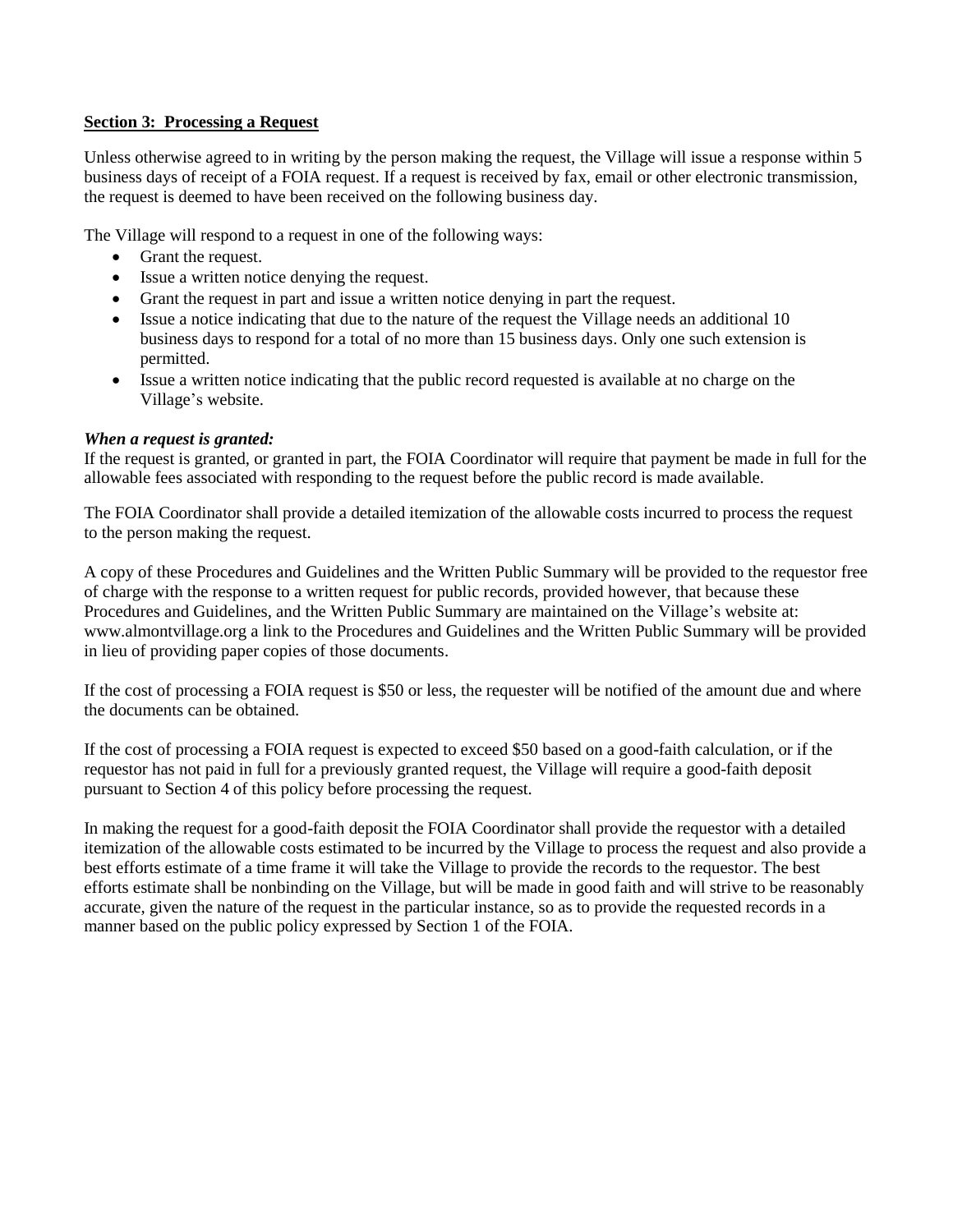## *When a request is denied or denied in part:*

If the request is denied or denied in part, the FOIA Coordinator will issue a Notice of Denial which shall provide in the applicable circumstance:

- An explanation as to why a requested public record is exempt from disclosure; or
- A certificate that the requested record does not exist under the name or description provided by the requestor, or another name reasonably known by the Village; or
- An explanation or description of the public record or information within a public record that is separated or deleted from the public record; and
- An explanation of the person's right to submit an appeal of the denial to either the office of the Village Manager or seek judicial review in the Lapeer County Circuit Court;
- An explanation of the right to receive attorneys' fees, costs, and disbursements as well actual or compensatory damages, and punitive damages of \$1,000, should they prevail in Circuit Court.
- The Notice of Denial shall be signed by the FOIA Coordinator.

If a request does not sufficiently describe a public record, the FOIA Coordinator may, in lieu of issuing a Notice of Denial indicating that the request is deficient, seek clarification or amendment of the request by the person making the request. Any clarification or amendment will be considered a new request subject to the timelines described in this Section.

## *Requests to inspect public records:*

The Village shall provide reasonable facilities and opportunities for persons to examine and inspect public records during normal business hours. The FOIA Coordinator is authorized to promulgate rules regulating the manner in which records may be viewed so as to protect records from loss, alteration, mutilation or destruction and to prevent excessive interference with normal Village operations.

### *Requests for certified copies:*

The FOIA Coordinator shall, upon written request, furnish a certified copy of a public record at no additional cost to the person requesting the public record.

## **Section 4: Fee Deposits**

If the fee estimate is expected to exceed \$50.00 based on a good-faith calculation, the requestor will be asked to provide a deposit not exceeding one-half of the total estimated fee.

If a request for public records is from a person who has not paid the Village in full for copies of public records made in fulfillment of a previously granted written request, the FOIA Coordinator will require a deposit of 100% of the estimated processing fee before beginning to search for a public record for any subsequent written request by that person when all of the following conditions exist:

- The final fee for the prior written request is not more than 105% of the estimated fee;
- The public records made available contained the information sought in the prior written request and remain in the Village's possession;
- The public records were made available to the individual, subject to payment, within the time frame estimated by the Village to provide the records;
- Ninety (90) days have passed since the FOIA Coordinator notified the individual in writing that the public records were available for pickup or mailing;
- The individual is unable to show proof of prior payment to the Village; and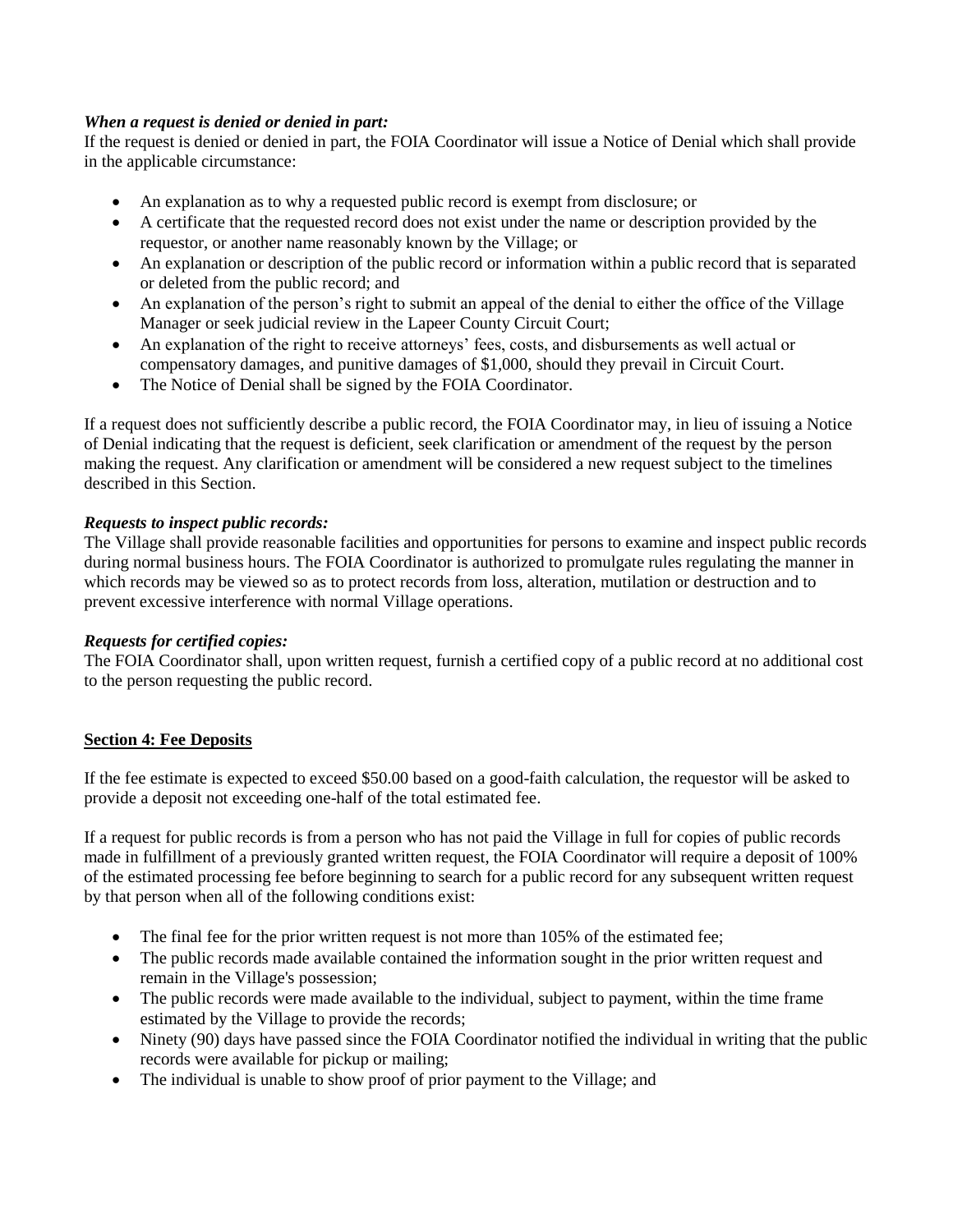• The FOIA Coordinator has calculated a detailed itemization that is the basis for the current written request's increased estimated fee deposit.

The FOIA Coordinator will not require an increased estimated fee deposit if any of the following apply:

- The person making the request is able to show proof of prior payment in full to the Village;
- The Village is subsequently paid in full for the applicable prior written request; or
- Three hundred sixty five (365) days have passed since the person made the request for which full payment was not remitted to the Village.

## **Section 5: Calculation of Fees**

A fee may be charged for the labor cost of copying/duplication.

A fee will *not* be charged for the labor cost of search, examination, review and the deletion and separation of exempt from nonexempt information *unless* failure to charge a fee would result in unreasonably high costs to the Village because of the nature of the request in the particular instance, and the Village specifically identifies the nature of the unreasonably high costs.

Costs for the search, examination review, and deletion and separation of exempt from non-exempt information are "unreasonably high" when they are excessive and beyond the normal or usual amount for those services (Attorney General Opinion 7083 of 2001) compared to the costs of the Village's usual FOIA requests, not compared to the Village's operating budget. (*Bloch v. Davison Community Schools*, Michigan Court of Appeals, Unpublished, April 26, 2011)

The following factors shall be used to determine an unreasonably high cost to the Village:

- Volume of the public record requested
- Amount of time spent to search for, examine, review and separate exempt from non-exempt information in the record requested.
- Whether the public records are from more than one Village department or whether various Village offices are necessary to respond to the request.
- The available staffing to respond to the request.
- Any other similar factors identified by the FOIA Coordinator in responding to the particular request.

The Michigan FOIA statute permits the Village to charge for the following costs associated with processing a request:

- Labor costs associated with copying or duplication, which includes making paper copies, making digital copies, or transferring digital public records to non-paper physical media or through the **Internet**
- Labor costs associated with searching for, locating and examining a requested public record, when failure to charge a fee will result in unreasonably high costs to the Village.
- Labor costs associated with a review of a record to separate and delete information exempt from disclosure, when failure to charge a fee will result in unreasonably high costs to the Village.
- The cost of copying or duplication, not including labor, of paper copies of public records. This may include the cost for copies of records already on the Village's website if you ask for the Village to make copies.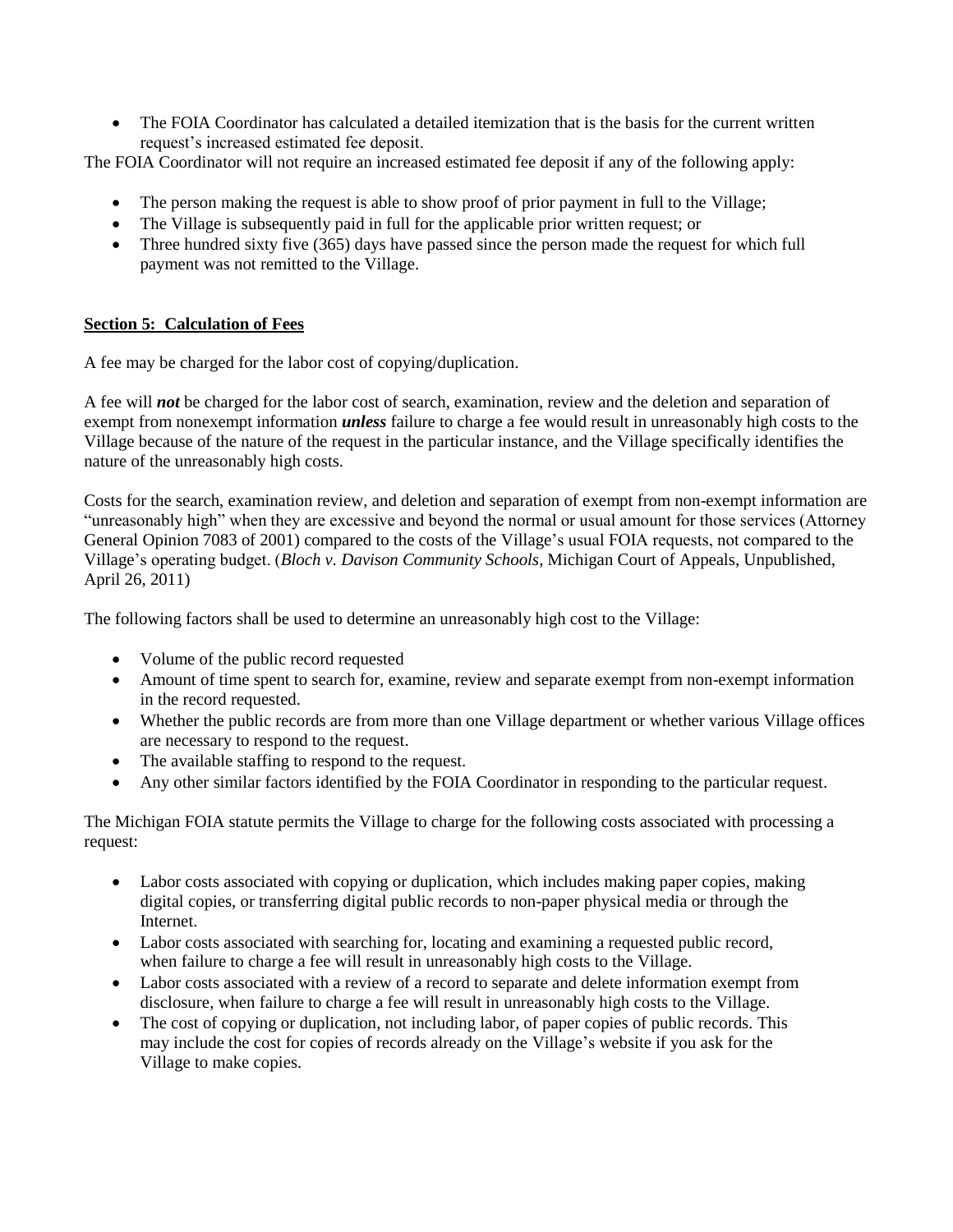- The cost of computer discs, computer tapes or other digital or similar media when the requester asks for records in non-paper physical media. This may include the cost for copies of records already on the Village's website if you ask for the Village to make copies.
- The cost to mail or send a public record to a requestor.

Labor costs will be calculated based on the following requirements:

- All labor costs will be estimated and charged in 15-minute increments, with all partial time increments rounded down. If the time involved is less than 15 minutes, there will be no charge.
- Labor costs will be charged at the hourly wage of the lowest-paid employee capable of doing the work in the specific fee category, regardless of who actually performs work.
- Labor costs will also include a charge to cover or partially cover the cost of fringe benefits.
- The Village may add up to 50% to the applicable labor charge amount to cover or partially cover the cost of fringe benefits, but in no case may it exceed the actual cost of fringe benefits.
- Overtime wages will not be included in labor costs unless agreed to by the requestor; overtime costs will not be used to calculate the fringe benefit cost.
- Contracted labor costs will be charged at the hourly rate of \$48.90 (6 times the state minimum hourly wage).

The cost to provide records on non-paper physical media when so requested will be based on the following requirements:

- Computer disks, computer tapes or other digital or similar media will be at the actual and most reasonably economical cost for the non-paper media.
- This cost will only be assessed if the Village has the technological capability necessary to provide the public record in the requested non-paper physical media format.
- The Village will procure any non-paper media and will not accept media from the requestor in order to ensure integrity of the Village's technology infrastructure.

The cost to provide paper copies of records will be based on the following requirements:

- Paper copies of public records made on standard letter  $(8 \frac{1}{2} \times 11)$  or legal  $(8 \frac{1}{2} \times 14)$  sized paper will not exceed \$.10 per sheet of paper. Copies for non-standard sized sheets of paper will reflect the actual cost of reproduction.
- The Village will provide records using double-sided printing, if it is cost-saving and available.

The cost to mail records to a requestor will be based on the following requirements:

- The actual cost to mail public records using a reasonably economical and justified means.
- The Village may charge for the least expensive form of postal delivery confirmation.
- No cost will be made for expedited shipping or insurance unless specified by the requestor.

If the FOIA Coordinator does not respond to a written request in a timely manner, the Village must:

- Reduce the labor costs by 5% for each day the Village exceeds the time permitted under FOIA up to a 50% maximum reduction, if *any* of the following applies:
	- o The Village's late response was willful and intentional,
	- $\circ$  The written request conveyed a request for information within the first 250 words of the body of a letter facsimile, email or email attachment, or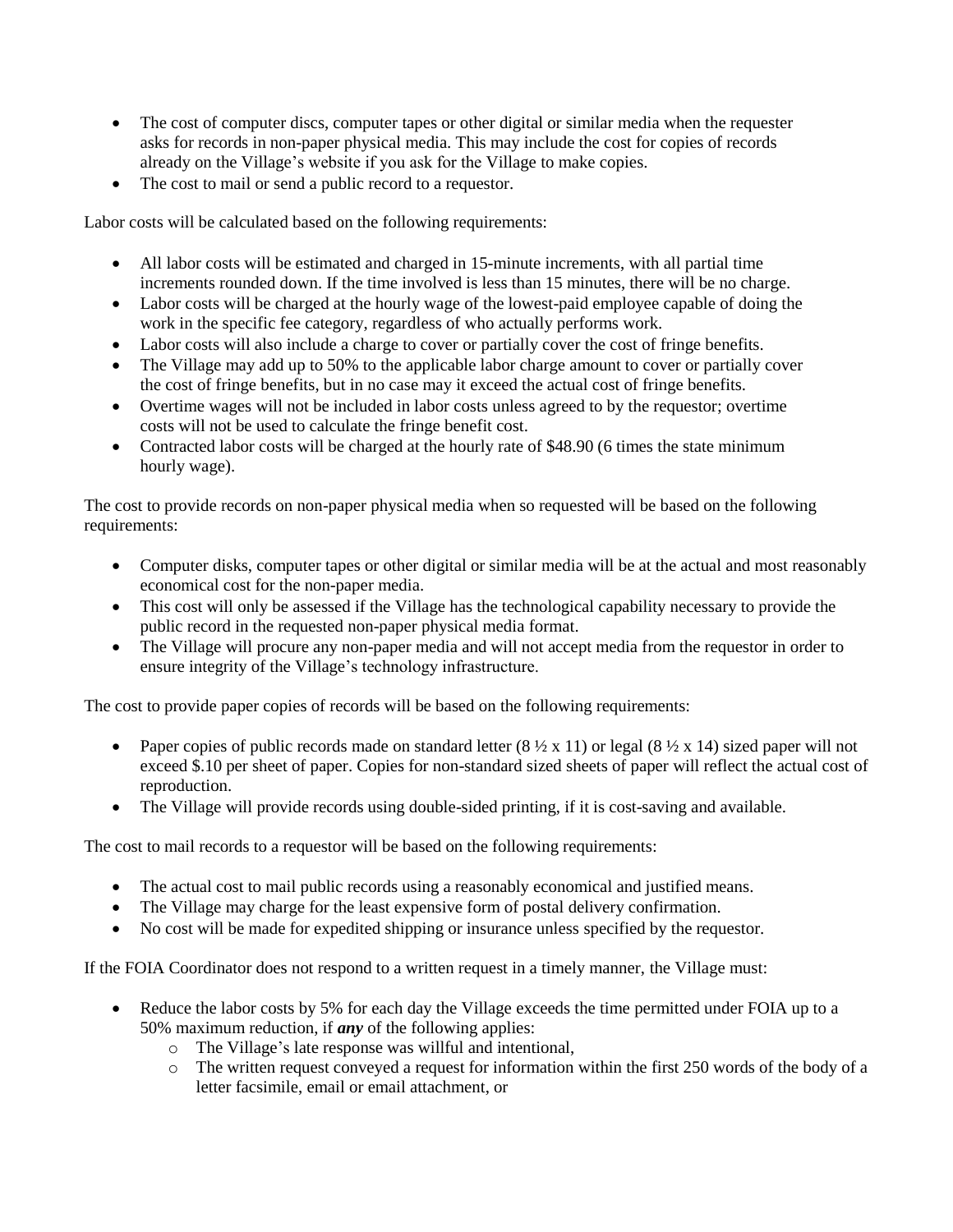- o The written request included the words, characters, or abbreviations for "freedom of information," "information," "FOIA," "copy" or a recognizable misspelling of such, or legal code reference to MCL 15. 231, et seq. or 1976 Public Act 442 on the front of an envelope or in the subject line of an email, letter or facsimile cover page.
- Fully note the charge reduction in the Detailed Itemization of Costs Form.

## **Section 6: Waiver of Fees**

The cost of the search for and copying of a public record may be waived or reduced if in the sole judgment of the FOIA Coordinator a waiver or reduced fee is in the public interest because it can be considered as primarily benefitting the general public. The Village Council may identify specific records or types of records it deems should be made available for no charge or at a reduced cost.

## **Section 7: Discounted Fees**

### *Indigence*

The FOIA Coordinator will discount the first \$20.00 of the processing fee for a request if the person requesting a public record submits an affidavit stating that they are:

- Indigent and receiving specific public assistance, or
- If not receiving public assistance, stating facts demonstrating an inability to pay because of indigence.

An individual is not eligible to receive the waiver if:

- The requestor has previously received discounted copies of public records from the Village twice during the calendar year; or
- The requestor requests information in connection with other persons who are offering or providing payment to make the request.

An affidavit is a sworn statement. The FOIA Coordinator may make a Fee Waiver Affidavit Form available for use by the public.

## *Nonprofit organization advocating for developmentally disabled or mentally ill individuals*

The FOIA Coordinator will discount the first \$20.00 of the processing fee for a request from:

- A nonprofit organization formally designated by the state to carry out activities under subtitle C of the federal developmental disabilities assistance and bill of rights act of 2000, Public Law 106-402, and the protection and advocacy for individuals with mental illness act, Public Law 99-319, or their successors, if the request meets all of the following requirements:
	- o Is made directly on behalf of the organization or its clients.
	- o Is made for a reason wholly consistent with the mission and provisions of those laws under section 931 of the mental health code, 1974 PA 258, MCL 330.1931.
	- o Is accompanied by documentation of its designation by the state, if requested by the public body.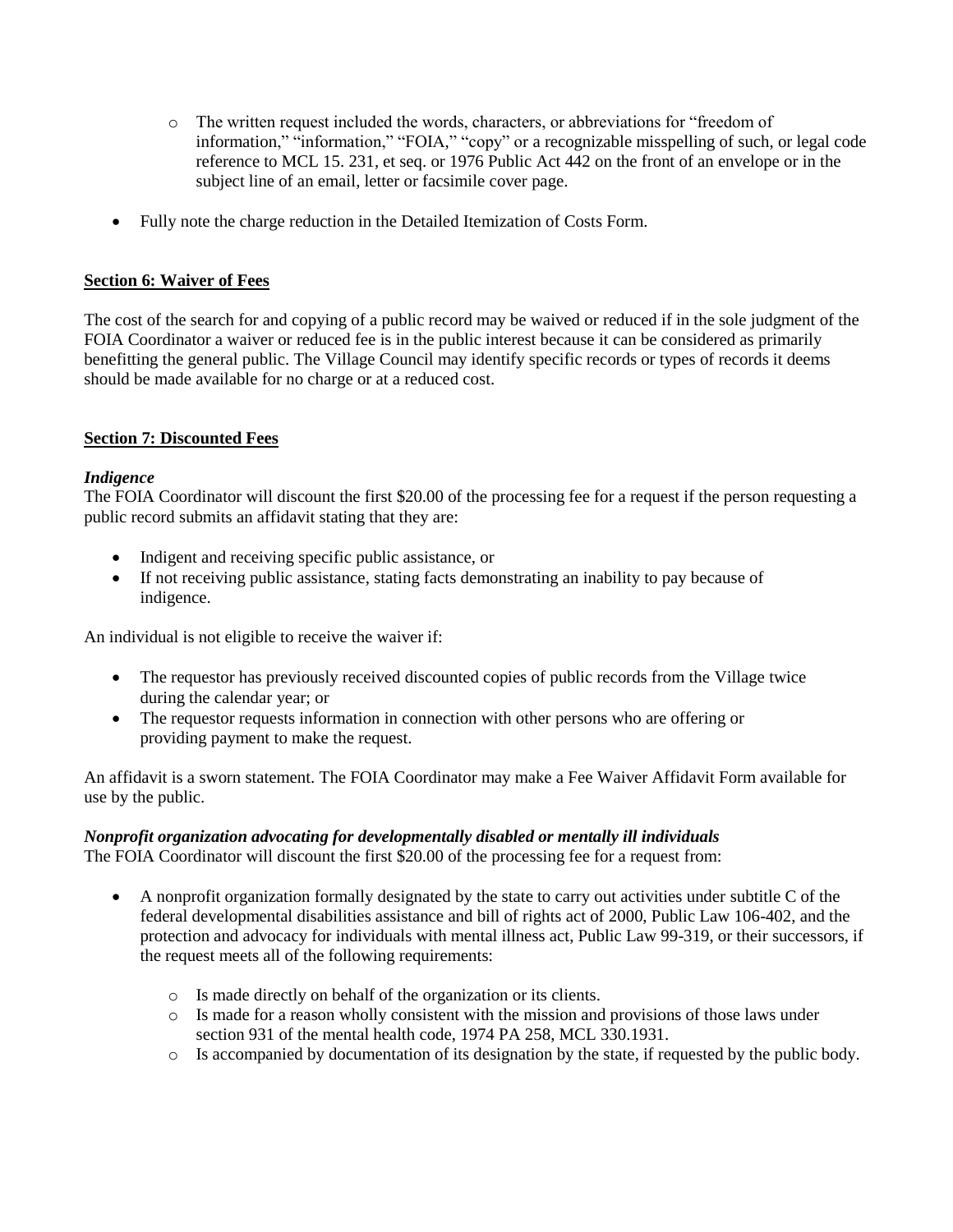### **Section 8: Appeal of a Denial of a Public Record**

When a requestor believes that all or a portion of a public record has not been disclosed or has been improperly exempted from disclosure, he or she may appeal to the Village Council by filing an appeal of the denial with the office of the Village Manager.

The appeal must be in writing, specifically state the word "appeal" and identify the reason or reasons the requestor is seeking a reversal of the denial. The Village FOIA Appeal Form (To Appeal a Denial of Records), may be used.

The Village Council is not considered to have received a written appeal until the first regularly scheduled Village Council meeting following submission of the written appeal.

Within 10 business days of receiving the appeal the Village Council will respond in writing by:

- Reversing the disclosure denial;
- Upholding the disclosure denial; or
- Reverse the disclosure denial in part and uphold the disclosure denial in part; or
- Under unusual circumstances, issue a notice extending for not more than 10 business days the period during which the Village Council shall respond to the written appeal. The Village Council shall not issue more than 1 notice of extension for a particular written appeal.

If the Village Council fails to respond to a written appeal, or if the Village Council upholds all or a portion of the disclosure denial that is the subject of the written appeal, the requesting person may seek judicial review of the nondisclosure by commencing a civil action in Circuit Court.

Whether or not a requestor submitted an appeal of a denial to the Village Council, he or she may file a civil action in Lapeer County Circuit Court within 180 days after the Village's final determination to deny the request.

If a court determines that a public record is not exempt from disclosure, it shall order the Village to cease withholding or to produce all or a portion of a public record wrongfully withheld, regardless of the location of the public record. Failure to comply with an order of the court may be punished as contempt of court.

If a person asserting the right to inspect, copy, or receive a copy of all or a portion of a public record prevails in such an action, the court shall award reasonable attorneys' fees, costs, and disbursements. If the person or Village prevails in part, the court may, in its discretion, award all or an appropriate portion of reasonable attorneys' fees, costs, and disbursements.

If the court determines that the Village has arbitrarily and capriciously violated this act by refusal or delay in disclosing or providing copies of a public record, the court shall order the Village to pay a civil fine of \$1,000.00, which shall be deposited into the general fund of the state treasury. The court shall award, in addition to any actual or compensatory damages, punitive damages in the amount of \$1,000.00 to the person seeking the right to inspect or receive a copy of a public record. The damages shall not be assessed against an individual, but shall be assessed against the next succeeding public body that is not an individual and that kept or maintained the public record as part of its public function.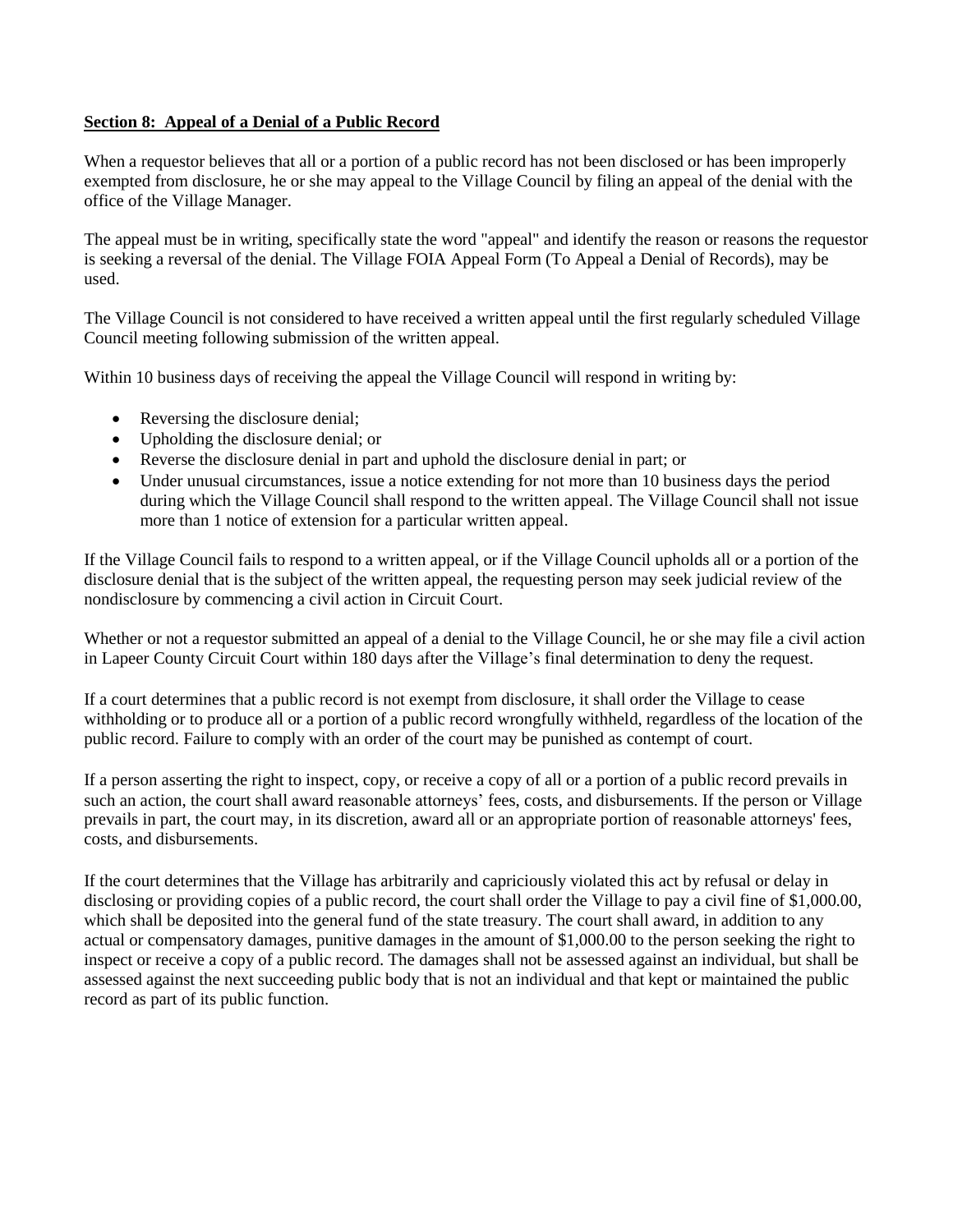## **Section 9: Appeal of an Excessive FOIA Processing Fee**

"Fee" means the total fee or any component of the total fee calculated under section 4 of the FOIA, including any deposit.

If a requestor believes that the fee charged by the Village to process a FOIA request exceeds the amount permitted by state law or under this policy, he or she must first appeal to the Village Council by submitting a written appeal for a fee reduction to the office of the Village Manager.

The appeal must be in writing, specifically state the word "appeal" and identify how the required fee exceeds the amount permitted. The Village FOIA Appeal Form (To Appeal an Excess Fee) may be used.

The Village Council is not considered to have received a written appeal until the first regularly scheduled Village Council meeting following submission of the written appeal.

Within 10 business days after receiving the appeal, the Village Council will respond in writing by:

- Waiving the fee;
- Reducing the fee and issuing a written determination indicating the specific basis that supports the remaining fee;
- Upholding the fee and issuing a written determination indicating the specific basis that supports the required fee: or
- Issuing a notice detailing the reason or reasons for extending for not more than 10 business days the period during which the Village Council will respond to the written appeal. The Village Council shall not issue more than 1 notice of extension for a particular written appeal.

Where the Village Council reduces or upholds the fee, the determination must include a certification from the Village Council that the statements in the determination are accurate and that the reduced fee amount complies with its publicly available procedures and guidelines and Section 4 of the FOIA.

Within 45 days after receiving notice of the Village Council's determination of an appeal, the requesting person may commence a civil action in Lapeer County Circuit Court for a fee reduction.

If a civil action is commenced against the Village for an excess fee, the Village is not obligated to complete the processing of the written request for the public record at issue until the court resolves the fee dispute.

An action shall not be filed in circuit court unless *one* of the following applies:

- The Village does not provide for appeals of fees,
- The Village Council failed to respond to a written appeal as required, or
- The Village Council issued a determination to a written appeal.

If a court determines that the Village required a fee that exceeds the amount permitted under its publicly available procedures and guidelines or Section 4 of the FOIA, the court shall reduce the fee to a permissible amount. Failure to comply with an order of the court may be punished as contempt of court.

If the requesting person prevails in court by receiving a reduction of 50% or more of the total fee, the court may, in its discretion, award all or an appropriate portion of reasonable attorneys' fees, costs, and disbursements. The award shall be assessed against the public body liable for damages.